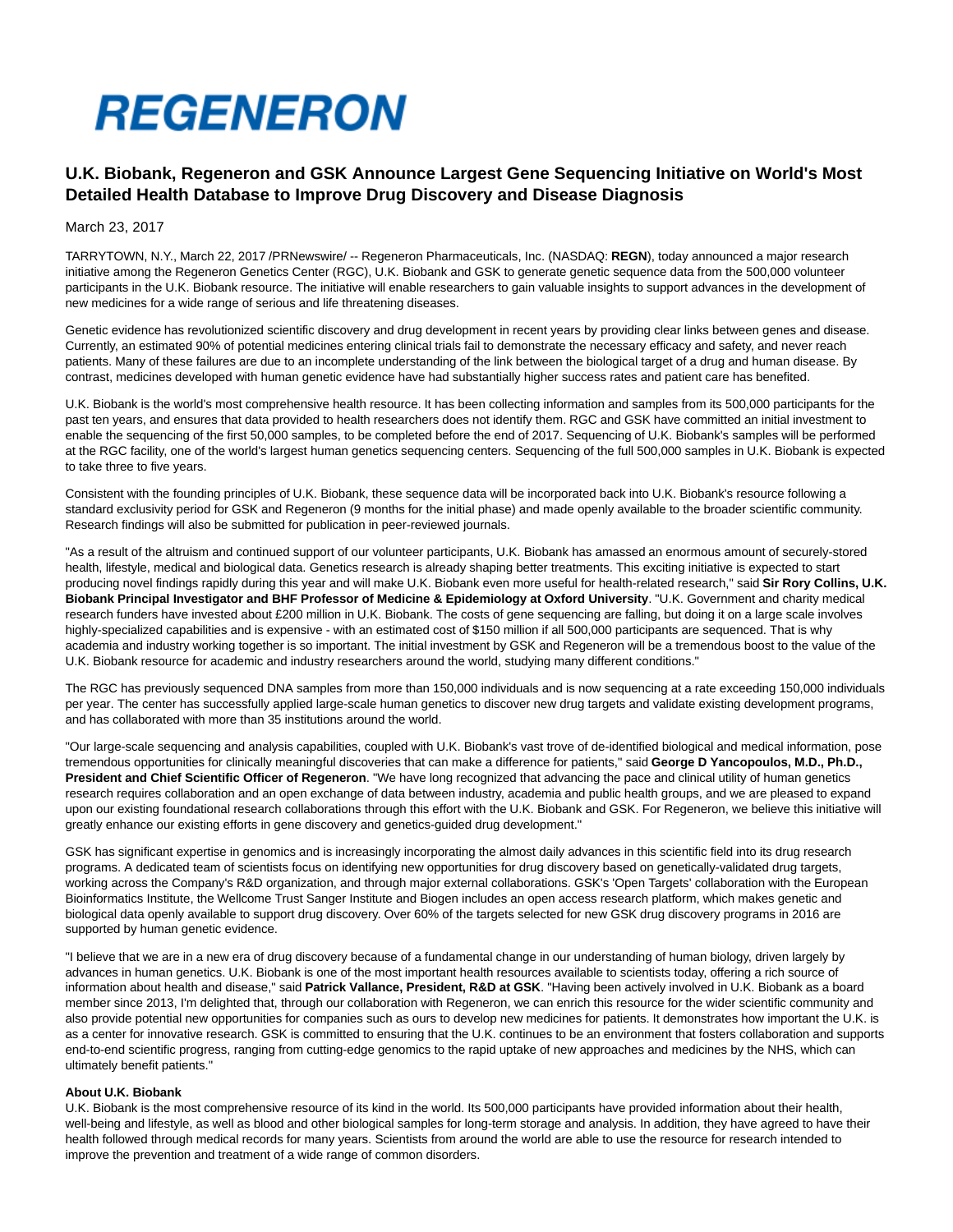U.K. Biobank is funded by the Medical Research Council, Wellcome Trust, Department of Health, Welsh Government, Scottish Government, British Heart Foundation, Cancer Research U.K. and Diabetes U.K.

# **About GSK**

GSK - one of the world's leading research-based pharmaceutical and healthcare companies - is committed to improving the quality of human life by enabling people to do more, feel better and live longer. For further information please visi[t www.gsk.com.](http://www.gsk.com/)

#### **About the Regeneron Genetics Center**

The Regeneron Genetics Center LLC (RGC) is a wholly-owned subsidiary of Regeneron Pharmaceuticals, Inc. The RGC is a fully integrated genomics program that spans early gene discovery and functional genomics and facilitates drug development. The primary goal of the RGC is to improve patient outcomes by identifying novel drug targets, clinical indications for development programs, and genomic biomarkers for pharmacogenomic applications. The RGC has developed capabilities across various sequencing and analytical approaches and has established numerous collaborations with leading human genetics researchers. To enable this large-scale sequencing and analysis program, the RGC utilizes fully-automated sample preparation and data processing, as well as cutting-edge cloud-based informatics. The RGC has sequenced de-identified DNA from more than 150,000 individuals to date and is now sequencing at a rate of greater than 150,000 individuals per year.

#### **About Regeneron Pharmaceuticals, Inc.**

Regeneron (NASDAQ: REGN) is a leading science-based biopharmaceutical company that discovers, invents, develops, manufactures and commercializes medicines for the treatment of serious medical conditions. Regeneron commercializes medicines for eye diseases, high LDL cholesterol and a rare inflammatory condition and has product candidates in development in other areas of high unmet medical need, including rheumatoid arthritis, atopic dermatitis, asthma, pain, cancer and infectious diseases. For additional information about the company, please visit [www.regeneron.com o](http://www.regeneron.com/)r follow @Regeneron on Twitter.

### **Regeneron Forward-Looking Statements and Use of Digital Media**

This press release includes forward-looking statements that involve risks and uncertainties relating to future events and the future performance of Regeneron Pharmaceuticals, Inc. ("Regeneron" or the "Company"), and actual events or results may differ materially from these forward-looking statements. Words such as "anticipate," "expect," "intend," "plan," "believe," "seek," "estimate," variations of such words and similar expressions are intended to identify such forward-looking statements, although not all forward-looking statements contain these identifying words. These statements concern, and these risks and uncertainties include, among others, the nature, timing, and possible success and therapeutic applications of Regeneron's products, product candidates, and research and clinical programs now underway or planned, including without limitation the use of human genetics in Regeneron's research; the extent to which the results from Regeneron's research programs (such as the collaboration between the Regeneron Genetics Center, U.K. Biobank and GSK discussed in this news release) or preclinical testing may lead to advancement of product candidates to clinical trials or therapeutic applications; ongoing regulatory obligations and oversight impacting Regeneron's research and clinical programs, marketed products, and business, including those relating to patient privacy and genetic information; unforeseen safety issues resulting from the administration of products and product candidates in patients, including serious complications or side effects in connection with the use of Regeneron's product candidates in clinical trials; the likelihood and timing of possible regulatory approval and commercial launch of Regeneron's late-stage product candidates and new indications for marketed products; determinations by regulatory and administrative governmental authorities which may delay or restrict Regeneron's ability to continue to develop or commercialize Regeneron's products and product candidates; competing drugs and product candidates that may be superior to Regeneron's products and product candidates; uncertainty of market acceptance and commercial success of Regeneron's products and product candidates; the ability of Regeneron to manufacture and manage supply chains for multiple products and product candidates; coverage and reimbursement determinations by third-party payers, including Medicare and Medicaid; unanticipated expenses; the costs of developing, producing, and selling products; the ability of Regeneron to meet any of its sales or other financial projections or guidance and changes to the assumptions underlying those projections or guidance; the potential for any license or collaboration agreement, including Regeneron's agreements with Sanofi and Bayer HealthCare LLC (or their respective affiliated companies, as applicable), to be cancelled or terminated without any further product success; and risks associated with third party intellectual property and pending or future litigation relating thereto. A more complete description of these and other material risks can be found in Regeneron's filings with the U.S. Securities and Exchange Commission, including its Form 10-K for the fiscal year ended December 31, 2016. Any forward-looking statements are made based on management's current beliefs and judgment, and the reader is cautioned not to rely on any forward-looking statements made by Regeneron. Regeneron does not undertake any obligation to update publicly any forward-looking statement, including without limitation any financial projection or guidance, whether as a result of new information, future events, or otherwise.

Regeneron uses its media and investor relations website and social media outlets to publish important information about the Company, including information that may be deemed material to investors. Financial and other information about Regeneron is routinely posted and is accessible on Regeneron's media and investor relations website [\(http://newsroom.regeneron.com\)](http://newsroom.regeneron.com/) and its Twitter feed [\(http://twitter.com/regeneron\).](http://twitter.com/regeneron)

**Contacts Regeneron: Media Relations Investor Relations Danielle Damiano Manisha Narasimhan, Ph.D.** Tel: +1 (914) 847-1411<br>
danielle.damiano@regeneron.com manisha.narasimhan@

**Contacts GSK: Media Relations David Daley Sarah Macleod**  Tel: +44 20 8047 5502 [david.t.daley@gsk.com](mailto:david.t.daley@gsk.com) [sarah.k.macleod@gsk.com](mailto:sarah.k.macleod@gsk.com)

**Contact U.K. Biobank: Media Relations Andrew Trehearne** Tel: +44 1865 743960

[manisha.narasimhan@regeneron.com](mailto:manisha.narasimhan@regeneron.com)